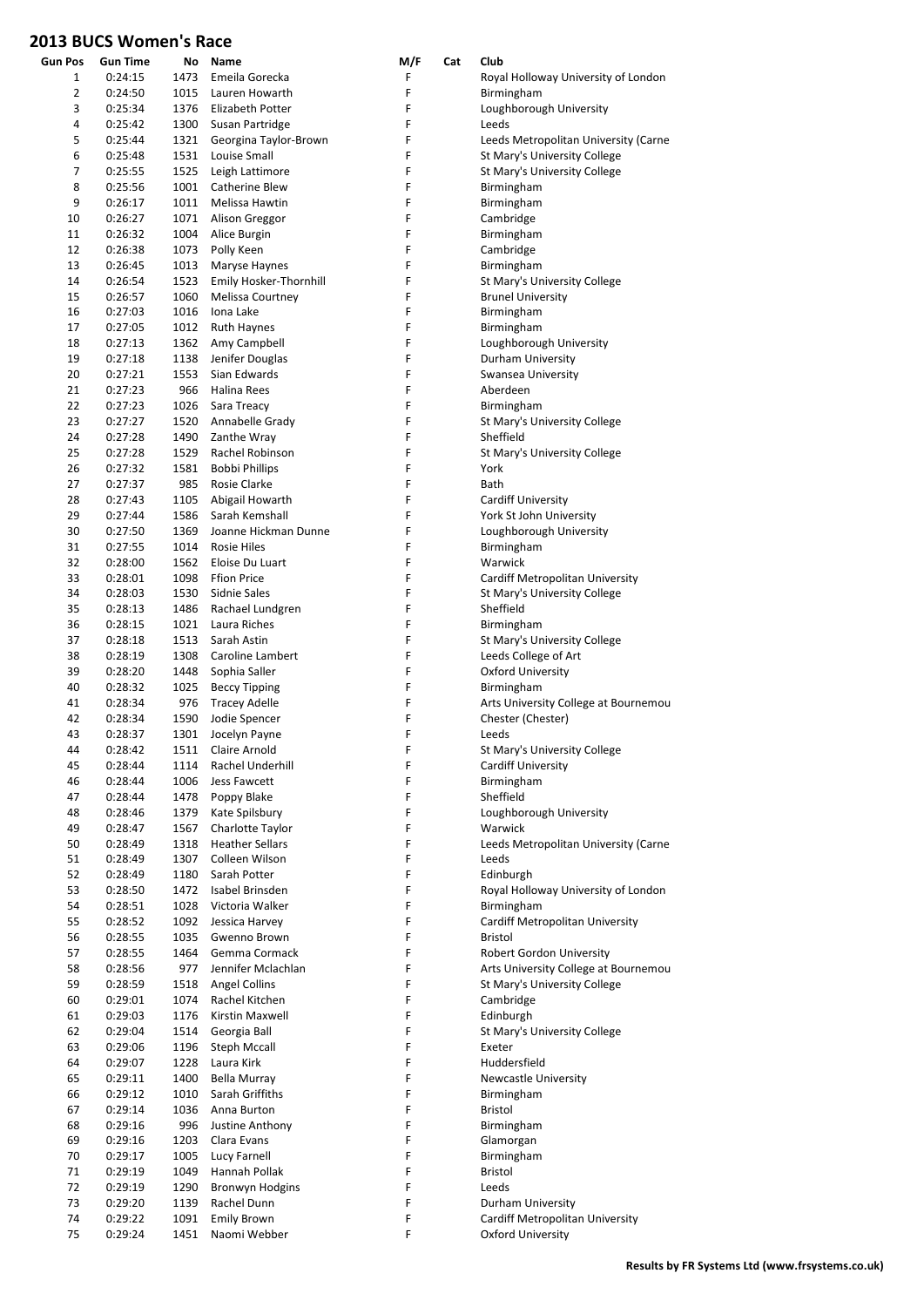| <b>Gun Pos</b> | <b>Gun Time</b> | No   | Name                    | M/F | Cat | Club                                 |
|----------------|-----------------|------|-------------------------|-----|-----|--------------------------------------|
| 76             | 0:29:26         | 1226 | Catherine Taylor        | F   |     | Gloucestershire                      |
| 77             | 0:29:28         | 1057 | Phillipa Williams       | F   |     | Bristol                              |
| 78             | 0:29:30         | 1533 | Beth Wynn               | F   |     | St Mary's University College         |
| 79             | 0:29:31         | 1295 | Rebecca Middleton       | F   |     | Leeds                                |
| 80             | 0:29:31         | 984  | Becki Taylor            | F   |     | <b>Bangor University</b>             |
| 81             | 0:29:32         | 978  | Sarah Caskey            | F   |     | <b>Bangor University</b>             |
| 82             | 0:29:35         | 1434 | Ciara Dullaghan         | F   |     | <b>Oxford Brookes University</b>     |
| 83             | 0:29:37         | 1474 | <b>Emily Moss</b>       | F   |     | Royal Holloway University of London  |
| 84             | 0:29:37         | 1324 | Sarah Johnson           | F   |     | Leicester                            |
| 85             | 0:29:38         | 1331 | Sophie Cowper           | F   |     | Lincoln                              |
| 86             | 0:29:39         | 1414 | Laura-Jane Day          | F   |     | Nottingham                           |
| 87             | 0:29:41         | 1310 | Anna Anderson           | F   |     | Leeds Metropolitan University (Carne |
| 88             | 0:29:43         | 1524 | Abigail Jones           | F   |     | St Mary's University College         |
| 89             | 0:29:45         | 1377 | Sally Ratcliffe         | F   |     | Loughborough University              |
| 90             | 0:29:45         | 1170 | Jenny Dybeck            | F   |     | Edinburgh                            |
| 91             | 0:29:49         | 1095 | Fenella Langridge       | F   |     | Cardiff Metropolitan University      |
| 92             | 0:29:49         | 1279 | Hannah Drewett          | F   |     | Leeds                                |
| 93             | 0:29:50         | 1193 | Juliet Broster          | F   |     | Exeter                               |
| 94             | 0:29:51         | 1234 | Nichola Jackson         | F   |     | Hull                                 |
| 95             | 0:29:54         | 1160 | Ellie Wilson            | F   |     | Durham University                    |
| 96             | 0:29:55         | 1399 | Kelly Hewitson          | F   |     | <b>Newcastle University</b>          |
| 97             | 0:30:01         | 1315 | <b>Bethan Hubbard</b>   | F   |     | Leeds Metropolitan University (Carne |
| 98             | 0:30:02         | 1314 | Lucy Hack               | F   |     | Leeds Metropolitan University (Carne |
| 99             | 0:30:05         | 1077 | Annabel Shepherd-Barron | F   |     | Cambridge                            |
| 100            | 0:30:08         | 1023 | <b>Megan Roberts</b>    | F   |     | Birmingham                           |
| 101            | 0:30:09         | 1058 | Katie Allen             | F   |     | <b>Brunel University</b>             |
| 102            | 0:30:09         | 1143 | Jenifer Hack            | F   |     | Durham University                    |
| 103            | 0:30:13         | 1342 | Maria Bloecher          | F   |     | London                               |
| 104            | 0:30:15         | 1482 | Anwen Darlington        | F   |     | Sheffield                            |
| 105            | 0:30:16         | 1113 | Suzanne Turvey          | F   |     | <b>Cardiff University</b>            |
| 106            | 0:30:19         | 1167 | Emma Baxter             | F   |     | Edinburgh                            |
| 107            | 0:30:21         | 1068 | Chloe Beckett           | F   |     | Cambridge                            |
| 108            | 0:30:23         | 1325 | Katie Mellor            | F   |     | Leicester                            |
| 109            | 0:30:23         | 1559 | Carolyn Ollis           | F   |     | <b>Teesside University</b>           |
| 110            | 0:30:23         | 1501 | Martha Neal             | F   |     | Southampton                          |
| 111            | 0:30:24         | 1265 | Dorcas Wright           | F   |     | Kent                                 |
| 112            | 0:30:24         | 1432 | Alexandra Turner        | F   |     | Nottingham Trent University          |
| 113            | 0:30:26         | 1396 | Charlotte Christensen   | F   |     | Newcastle University                 |
| 114            | 0:30:29         | 1532 | Amy Webb                | F   |     | St Mary's University College         |
| 115            | 0:30:29         | 1564 | Claire Hansell          | F   |     | Warwick                              |
| 116            | 0:30:32         |      | 1082 Julia Wedmore      | F   |     | Cambridge                            |
| 117            | 0:30:33         | 1433 | Lindsey Ackland         | F   |     | <b>Oxford Brookes University</b>     |
| 118            | 0:30:33         |      | 1154 Lucy Reid          | F   |     | Durham University                    |
| 119            | 0:30:35         |      | 987 Africa Mason        | F   |     | Bath                                 |
| 120            | 0:30:36         | 1174 | Heather Langham         | F   |     | Edinburgh                            |
| 121            | 0:30:36         | 999  | Jenny Beckingham        | F   |     | Birmingham                           |
| 122            | 0:30:36         | 1374 | Megan Lloyd             | F   |     | Loughborough University              |
| 123            | 0:30:37         | 1401 | Rebecca Rigby           | F   |     | <b>Newcastle University</b>          |
| 124            | 0:30:38         | 1109 | Jemima Osborn           | F   |     | <b>Cardiff University</b>            |
| 125            | 0:30:38         | 1582 | Rosie Smith             | F   |     | York                                 |
| 126            | 0:30:39         | 1083 | Megan Wilson            | F   |     | Cambridge                            |
| 127            | 0:30:42         | 1539 | Elaine Eadie            | F   |     | Strathclyde                          |
| 128            | 0:30:43         | 1133 | <b>Briony Bendle</b>    | F   |     | Durham University                    |
| 129            | 0:30:44         | 1515 | Katie Bingle            | F   |     | St Mary's University College         |
| 130            | 0:30:44         | 1445 | Katherine Hickson       | F   |     | Oxford University                    |
| 131            | 0:30:46         | 1489 | Charlotte Ward          | F   |     | Sheffield                            |
| 132            | 0:30:47         | 1351 | Grace Kimble            | F   |     | London                               |
| 133            | 0:30:51         | 1411 | Caroline O'Hare         | F   |     | Northumbria University               |
| 134            | 0:30:51         | 1198 | Clare Parkin            | F   |     | Exeter                               |
| 135            | 0:30:51         | 1000 | Georgia Bell            | F   |     | Birmingham                           |
| 136            | 0:30:54         | 1148 | Elizabeth Lee           | F   |     | Durham University                    |
| 137            | 0:30:55         | 1065 | Anna Whitfield          | F   |     | <b>Brunel University</b>             |
| 138            | 0:30:57         | 1110 | Erika Padova            | F   |     | <b>Cardiff University</b>            |
| 139            | 0:30:58         | 1477 | Jen Berg                | F   |     | Sheffield                            |
| 140            | 0:31:00         | 1355 | Lowri Richards          | F   |     | London                               |
| 141            | 0:31:02         | 1336 | Charlotte Mason         | F   |     | Liverpool                            |
| 142            | 0:31:03         | 1079 | Rebecca Taylor          | F   |     | Cambridge                            |
| 143            | 0:31:05         | 1573 | Julia Henderson         | F   |     | Winchester                           |
| 144            | 0:31:06         | 1366 | Rebecca Fairhead        | F   |     | Loughborough University              |
| 145            | 0:31:08         | 1335 | Sophie Dickson          | F   |     | Liverpool                            |
| 146            | 0:31:09         | 1426 | Kathy Stringer          | F   |     | Nottingham                           |
| 147            | 0:31:10         | 1358 | <b>Beth Armstrong</b>   | F   |     | Loughborough University              |
| 148            | 0:31:12         | 1485 | Rosie Keane             | F   |     | Sheffield                            |
| 149            | 0:31:20         | 1187 | Georgia Tindley         | F   |     | Edinburgh                            |
| 150            | 0:31:20         | 1086 | Lauren Macgregor        | F   |     | Canterbury Christ Church University  |
| 151            | 0:31:24         | 1206 | <b>Rhian Dawes</b>      | F   |     | Glasgow                              |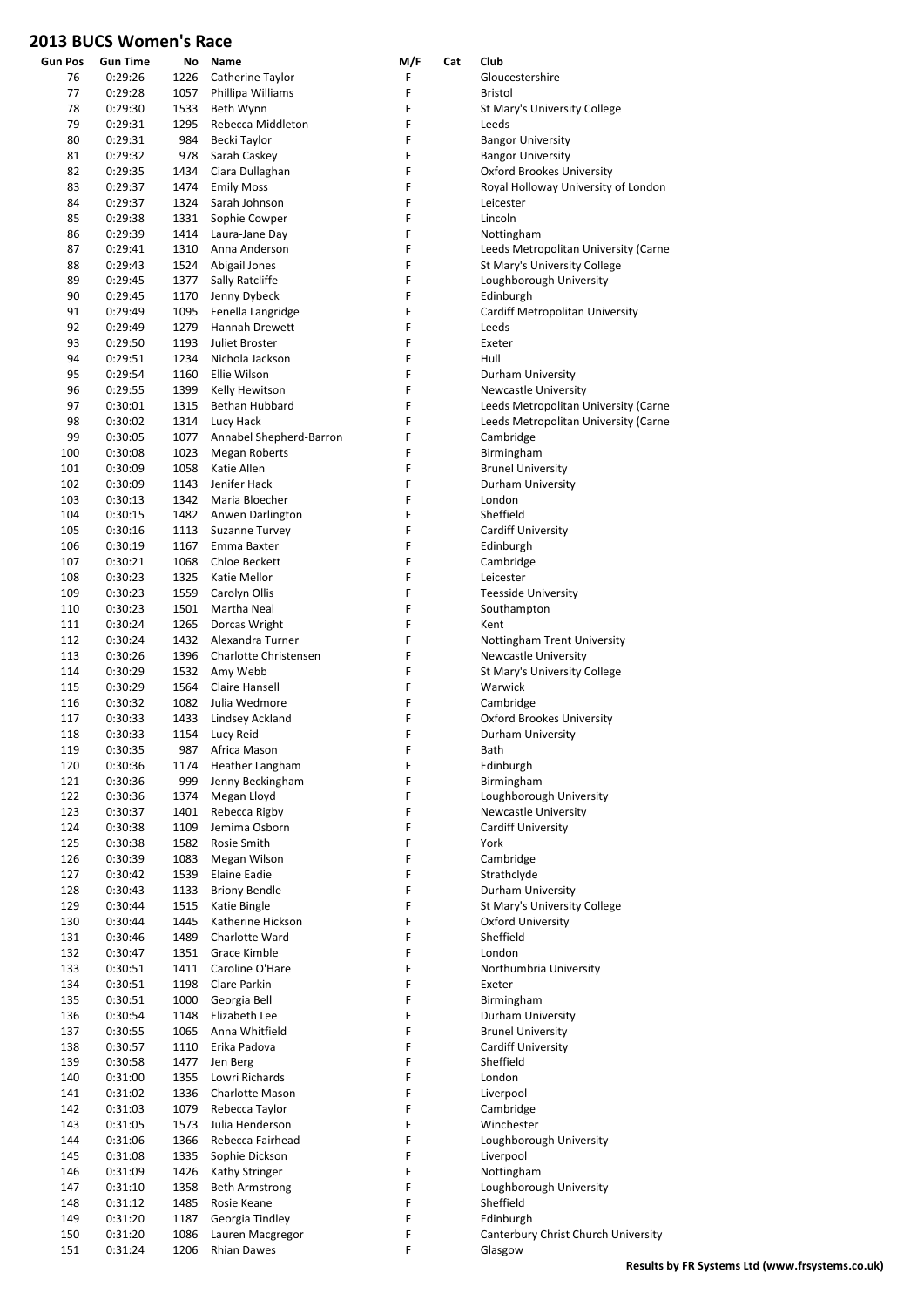| <b>Gun Pos</b> | <b>Gun Time</b>    | Νo           | Name                                  | M/F    | Cat | Club                                                |
|----------------|--------------------|--------------|---------------------------------------|--------|-----|-----------------------------------------------------|
| 152            | 0:31:25            | 1420         | Courtney Hyde                         | F      |     | Nottingham                                          |
| 153            | 0:31:26            | 1319         | Sally Smith                           | F      |     | Leeds Metropolitan University (Carne                |
| 154            | 0:31:27            | 1003         | Molly Browne                          | F      |     | Birmingham                                          |
| 155            | 0:31:28            | 1041         | Ellen Harrison                        | F      |     | <b>Bristol</b>                                      |
| 156            | 0:31:29            | 1194         | Sophie Fowler                         | F      |     | Exeter                                              |
| 157            | 0:31:32            | 1495         | Sophie Darling                        | F      |     | Southampton                                         |
| 158            | 0:31:33            | 1009         | Kelly Green                           | F      |     | Birmingham                                          |
| 159            | 0:31:33            | 1589         | Hannah Blair                          | F      |     | Plymouth                                            |
| 160            | 0:31:34            | 1390         | Amber Magee                           | F      |     | Manchester Metropolitan University                  |
| 161            | 0:31:36            | 1517         | Caitlin Bradley                       | F      |     | St Mary's University College                        |
| 162            | 0:31:36            | 1034         | Nicola Boult                          | F      |     | <b>Bristol</b>                                      |
| 163            | 0:31:37            | 1463         | Fiona Bracegirlde                     | F      |     | Robert Gordon University                            |
| 164            | 0:31:37            | 1371         | Rosemary Inman                        | F      |     | Loughborough University                             |
| 165            | 0:31:41            | 1278         | Jessica Dinkins                       | F      |     | Leeds                                               |
| 166            | 0:31:41            | 1588         | Becky Wilkinson                       | F      |     | York St John University                             |
| 167            | 0:31:44            | 1450         | Alison Walsh                          | F      |     | <b>Oxford University</b>                            |
| 168            | 0:31:47            | 1081         | <b>Holly Weaver</b>                   | F      |     | Cambridge                                           |
| 169            | 0:31:49            | 1240         | Angela De Manzanos                    | F      |     | Imperial College London                             |
| 170            | 0:31:49            | 1280         | Linda Evans                           | F      |     | Leeds                                               |
| 171            | 0:31:50            | 1096         | <b>Emily Monk</b>                     | F      |     | Cardiff Metropolitan University                     |
| 172            | 0:31:52            | 971          | Susanna Ditton                        | F      |     | Aberystwyth University                              |
| 173            | 0:31:56            | 1094         | Sofie Kent                            | F      |     | Cardiff Metropolitan University                     |
| 174            | 0:31:58            | 1442         | Claire Baudouin                       | F      |     | Oxford University                                   |
| 175            | 0:31:59            | 1072         | Katy Hedgethorne                      | F      |     | Cambridge                                           |
| 176            | 0:31:59            | 1271         | Andora Perkins                        | F      |     | Lancaster University                                |
| 177            | 0:32:00            | 1568         | Laura Whitehead                       | F      |     | Warwick                                             |
| 178            | 0:32:02            | 1306         | Catherine Whitfield                   | F      |     | Leeds                                               |
| 179            | 0:32:02            | 1033         | Delia Batt                            | F      |     | <b>Bristol</b>                                      |
| 180            | 0:32:04            | 1583         | <b>Ellie Swire</b>                    | F      |     | York                                                |
| 181            | 0:32:04            | 1067         | Carrie Beadle                         | F      |     | Cambridge                                           |
| 182            | 0:32:04            | 1311         | Rachel Atherton                       | F      |     | Leeds Metropolitan University (Carne                |
| 183            | 0:32:06            | 1022         | Molly Riglin                          | F<br>F |     | Birmingham                                          |
| 184            | 0:32:09            | 1111         | Elysia Pearson                        | F      |     | <b>Cardiff University</b>                           |
| 185<br>186     | 0:32:10            | 1443         | Carly Easby                           | F      |     | <b>Oxford University</b>                            |
| 187            | 0:32:10<br>0:32:12 | 1008<br>1499 | Sarah Frost<br>Emma Hopkins           | F      |     | Birmingham<br>Southampton                           |
| 188            | 0:32:12            | 1135         | Claudia Conway                        | F      |     | Durham University                                   |
| 189            | 0:32:13            | 1046         | Christine Lowson                      | F      |     | <b>Bristol</b>                                      |
| 190            | 0:32:14            | 1244         | Sophie Kirk                           | F      |     | Imperial College London                             |
| 191            | 0:32:14            | 1406         | Jade Bowling                          | F      |     | Northumbria University                              |
| 192            | 0:32:15            | 1157         | Alex Slotwinski                       | F      |     | Durham University                                   |
| 193            | 0:32:17            | 1492         | Lucy Barrie                           | F      |     | Southampton                                         |
| 194            | 0:32:19            | 1561         | Gemma Barry                           | F      |     | Warwick                                             |
| 195            | 0:32:21            | 1375         | Laura Porter                          | F      |     | Loughborough University                             |
| 196            | 0:32:23            | 1313         | Liz Burrows                           | F      |     | Leeds Metropolitan University (Carne                |
| 197            | 0:32:23            | 1272         | Laura Boehm                           | F      |     | Leeds                                               |
| 198            | 0:32:26            | 992          | Anna Rust                             | F      |     | Bedfordshire (Bedford)                              |
| 199            | 0:32:26            | 1284         | Rachel Friend                         | F      |     | Leeds                                               |
| 200            | 0:32:28            | 1347         | Ella Fuller                           | F      |     | London                                              |
| 201            | 0:32:28            | 1441         | Charlotte Williamson                  | F      |     | <b>Oxford Brookes University</b>                    |
| 202            | 0:32:30            | 1197         | Jemma Neate                           | F      |     | Exeter                                              |
| 203            | 0:32:31            | 1484         | Rachel Jameson                        | F      |     | Sheffield                                           |
| 204            | 0:32:32            | 1344         | Laura Dransfield                      | F      |     | London                                              |
| 205            | 0:32:34            | 1572         | Rebecca Cooke                         | F      |     | Winchester                                          |
| 206            | 0:32:35            | 1031         | <b>Holly Gillard</b>                  | F      |     | <b>Brighton</b>                                     |
| 207            | 0:32:36            | 1461         | Natalie Pecoraro                      | F      |     | <b>Reading University</b>                           |
| 208            | 0:32:36            | 1367         | Rebecca Hale                          | F      |     | Loughborough University                             |
| 209            | 0:32:37            | 1316         | Gabriella Moriarty                    | F      |     | Leeds Metropolitan University (Carne                |
| 210            | 0:32:40            | 1566         | Emer Kerr                             | F      |     | Warwick                                             |
| 211            | 0:32:41            | 1480         | Jenny Brignall                        | F      |     | Sheffield                                           |
| 212            | 0:32:42            | 1210         | Neah Evans                            | F      |     | Glasgow                                             |
| 213            | 0:32:45            | 986          | Amy Johnson                           | F      |     | Bath                                                |
| 214            | 0:32:46            | 1245         | Kimberley Mason                       | F      |     | Imperial College London                             |
| 215            | 0:32:47            | 1578         | Amy Brooker                           | F      |     | York                                                |
| 216            | 0:32:48            | 1151         | Kat O'Mahony                          | F      |     | Durham University                                   |
| 217            | 0:32:51            | 1259         | Jessica Houghton                      | F      |     | Kent                                                |
| 218            | 0:32:51            | 1557         | <b>Emily Relton</b>                   | F      |     | Swansea University                                  |
| 219            | 0:32:52            | 997          | Katie Ashcroft                        | F      |     | Birmingham                                          |
| 220            | 0:32:55            | 1121         | Hannah Brinsden                       | F      |     | City University London                              |
| 221            | 0:32:55            | 1322         | Charlotte Whorton                     | F      |     | Leeds Metropolitan University (Carne                |
| 222            | 0:32:58            | 1479         | Jessica Bond                          | F      |     | Sheffield                                           |
| 223            | 0:33:01            | 1100         | <b>Emily Cowper-Coles</b>             | F      |     | <b>Cardiff University</b>                           |
| 224            | 0:33:02            | 1276         | <b>Bethan Davies</b>                  | F      |     | Leeds                                               |
| 225<br>226     | 0:33:04            | 1243         | Imogen Keane<br>Jennifer Cruickshanks | F<br>F |     | Imperial College London<br>Robert Gordon University |
| 227            | 0:33:05<br>0:33:09 | 1465<br>1330 | <b>Eleanor Clarke</b>                 | F      |     | Lincoln                                             |
|                |                    |              |                                       |        |     |                                                     |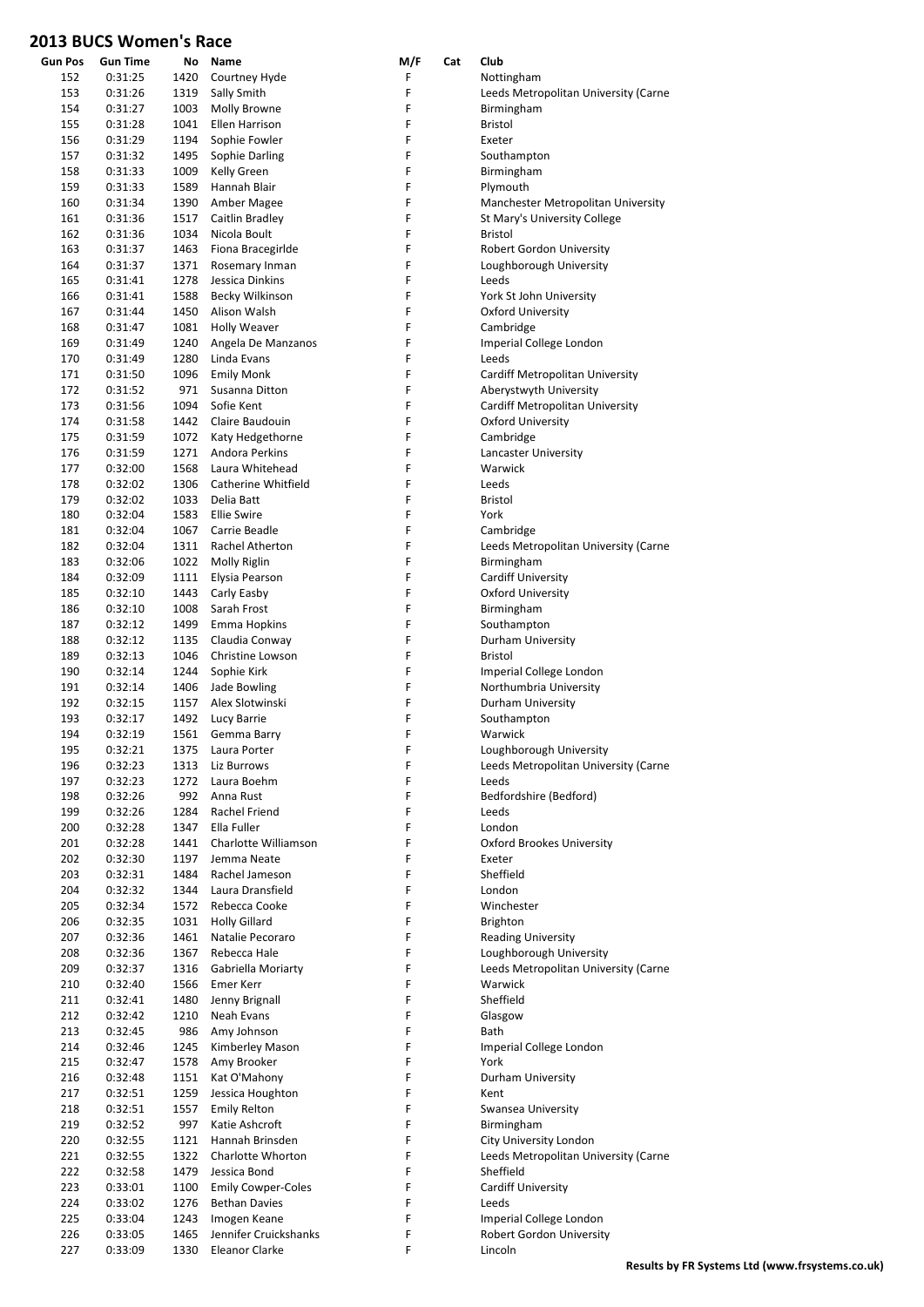| <b>Gun Pos</b> | Gun Time           | No           | Name                            | M/F    | Cat | Club                                                            |
|----------------|--------------------|--------------|---------------------------------|--------|-----|-----------------------------------------------------------------|
| 228            | 0:33:12            | 1349         | <b>Fionn Hargreaves</b>         | F      |     | London                                                          |
| 229            | 0:33:13            | 1205         | Lisa Christy                    | F      |     | Glasgow                                                         |
| 230            | 0:33:14            | 995          | Lorna Almond                    | F      |     | Birmingham                                                      |
| 231            | 0:33:14            | 1153         | Abigail Plank                   | F      |     | Durham University                                               |
| 232            | 0:33:16            | 1059         | Anna Boniface                   | F      |     | <b>Brunel University</b>                                        |
| 233            | 0:33:16            | 1101         | <b>Ruth Curtis</b>              | F      |     | Cardiff University                                              |
| 234            | 0:33:18            | 1064         | Amber Wallace                   | F      |     | <b>Brunel University</b>                                        |
| 235            | 0:33:20            | 1274         | <b>Beth Chasty</b>              | F      |     | Leeds                                                           |
| 236            | 0:33:20            | 1469         | Katie Watson                    | F      |     | Robert Gordon University                                        |
| 237            | 0:33:25            | 1391         | Alice Sharpe                    | F      |     | Manchester Metropolitan University                              |
| 238<br>239     | 0:33:25<br>0:33:26 | 1345<br>1260 | Sandra Fiabema<br>Katrina Kaus  | F<br>F |     | London<br>Kent                                                  |
| 240            | 0:33:26            | 1134         | Rachel Bentley                  | F      |     | Durham University                                               |
| 241            | 0:33:27            | 1007         | Kate Franklin                   | F      |     | Birmingham                                                      |
| 242            | 0:33:31            | 1483         | Jenn Dick                       | F      |     | Sheffield                                                       |
| 243            | 0:33:33            | 1466         | Allie Elphinstone               | F      |     | Robert Gordon University                                        |
| 244            | 0:33:35            | 1528         | <b>Becky Pull</b>               | F      |     | St Mary's University College                                    |
| 245            | 0:33:36            | 1350         | Pennylouise Hever               | F      |     | London                                                          |
| 246            | 0:33:38            | 1447         | Rebecca Oram                    | F      |     | <b>Oxford University</b>                                        |
| 247            | 0:33:38            | 1257         | Jade Watson                     | F      |     | Keele University                                                |
| 248            | 0:33:39            | 1359         | Kim Baglietto                   | F      |     | Loughborough University                                         |
| 249            | 0:33:41            | 1201         | Flo Taylor                      | F      |     | Exeter                                                          |
| 250            | 0:33:42            | 1429         | Claire Wallace                  | F      |     | Nottingham                                                      |
| 251            | 0:33:42            | 1090         | <b>Eleanor Bounds</b>           | F      |     | Cardiff Metropolitan University                                 |
| 252            | 0:33:43            | 1577         | Emma Robertson                  | F      |     | Worcester                                                       |
| 253            | 0:33:44            | 1580         | <b>Emily Legg</b>               | F      |     | York                                                            |
| 254            | 0:33:45            | 964          | Becky Hay                       | F      |     | Aberdeen                                                        |
| 255            | 0:33:52            | 1178         | <b>Emily Pollock</b>            | F      |     | Edinburgh                                                       |
| 256            | 0:33:53            | 1348         | Maire Gorman                    | F      |     | London                                                          |
| 257            | 0:33:54            | 1502         | Nadia Papasidero                | F      |     | Southampton                                                     |
| 258            | 0:33:56            | 1115         | Katie Young                     | F      |     | <b>Cardiff University</b>                                       |
| 259            | 0:34:00            | 1481         | Ellen Buckley                   | F      |     | Sheffield                                                       |
| 260            | 0:34:01            | 1417         | Maddie Garner                   | F      |     | Nottingham                                                      |
| 261            | 0:34:04            | 1363         | <b>Emma Chambers</b>            | F      |     | Loughborough University                                         |
| 262            | 0:34:04            | 1407         | Faye Buckton                    | F      |     | Northumbria University                                          |
| 263            | 0:34:05            | 961          | <b>Steph Barnes</b>             | F      |     | Aberdeen                                                        |
| 264            | 0:34:13            | 1164         | Immy Turner                     | F      |     | East Anglia                                                     |
| 265            | 0:34:17            | 1039<br>1475 | Charlotte Fowler                | F<br>F |     | <b>Bristol</b>                                                  |
| 266<br>267     | 0:34:19<br>0:34:19 | 1062         | Jenny Ransom<br>Melody Kane     | F      |     | Royal Holloway University of London<br><b>Brunel University</b> |
| 268            | 0:34:20            | 968          | <b>Rhiannon Anderson</b>        | F      |     | Aberystwyth University                                          |
| 269            | 0:34:20            | 1296         | Anne-Marie Moore                | F      |     | Leeds                                                           |
| 270            | 0:34:22            | 1427         | Georgina Tasker                 | F      |     | Nottingham                                                      |
| 271            | 0:34:23            | 1546         | Carian Lancaster                | F      |     | Sussex                                                          |
| 272            | 0:34:23            | 1224         | Kristyna Culiakova              | F      |     | Gloucestershire                                                 |
| 273            | 0:34:25            | 1038         | Ellie Dann                      | F      |     | Bristol                                                         |
| 274            | 0:34:28            | 1146         | Claire Holden                   | F      |     | Durham University                                               |
| 275            | 0:34:32            | 1215         | Jacqueline Kandsberger          | F      |     | Glasgow                                                         |
| 276            | 0:34:36            | 1063         | Isabelle Kidson                 | F      |     | <b>Brunel University</b>                                        |
| 277            | 0:34:39            | 1262         | Anh Tran                        | F      |     | Kent                                                            |
| 278            | 0:34:39            | 1333         | Gemma Selwood                   | F      |     | Lincoln                                                         |
| 279            | 0:34:42            | 1560         | Victoria Anderson               | F      |     | Warwick                                                         |
| 280            | 0:34:44            | 1329         | Katherine Asbury                | F      |     | Lincoln                                                         |
| 281            | 0:34:44            | 1252         | Jenny Brewer                    | F      |     | Keele University                                                |
| 282            | 0:34:45            | 1172         | Sarah Henderson                 | F      |     | Edinburgh                                                       |
| 283            | 0:34:46            | 1381         | Katy Ashton                     | F<br>F |     | Manchester                                                      |
| 284<br>285     | 0:34:46<br>0:34:47 | 1456<br>1112 | Emma Burroughs<br>Naomi Prosser | F      |     | <b>Reading University</b><br><b>Cardiff University</b>          |
| 286            | 0:34:48            | 1219         | Mella Slattery                  | F      |     | Glasgow                                                         |
| 287            | 0:34:50            | 1395         | Lauren Barr                     | F      |     | <b>Newcastle University</b>                                     |
| 288            | 0:34:51            | 1119         | Hannah Pilkington               | F      |     | Chester (Chester)                                               |
| 289            | 0:34:51            | 1425         | Juliet Servante                 | F      |     | Nottingham                                                      |
| 290            | 0:34:51            | 969          | Lisa Bornscheuer                | F      |     | Aberystwyth University                                          |
| 291            | 0:34:52            | 965          | Gwen Jones                      | F      |     | Aberdeen                                                        |
| 292            | 0:34:52            | 1156         | Freya Semken                    | F      |     | Durham University                                               |
| 293            | 0:34:53            | 1357         | Jo Smart                        | F      |     | London                                                          |
| 294            | 0:34:54            | 1051         | Judith Robinson                 | F      |     | Bristol                                                         |
| 295            | 0:34:55            | 1018         | <b>Holly Meyers</b>             | F      |     | Birmingham                                                      |
| 296            | 0:34:57            | 1269         | <b>Becky Barlow</b>             | F      |     | Lancaster University                                            |
| 297            | 0:35:00            | 1155         | Juliet Robey                    | F      |     | Durham University                                               |
| 298            | 0:35:06            | 1506         | Rachel Sykes                    | F      |     | Southampton                                                     |
| 299            | 0:35:08            | 1232         | Maria Fielder                   | F      |     | Hull                                                            |
| 300            | 0:35:11            | 1106         | Elizabeth Hunt                  | F      |     | Cardiff University                                              |
| 301            | 0:35:13            | 1356         | Saskia Saloranta                | F      |     | London                                                          |
| 302            | 0:35:13            | 1418         | Ghiselle Green                  | F      |     | Nottingham                                                      |
| 303            | 0:35:16            | 1403         | Sara Tomassini                  | F      |     | <b>Newcastle University</b>                                     |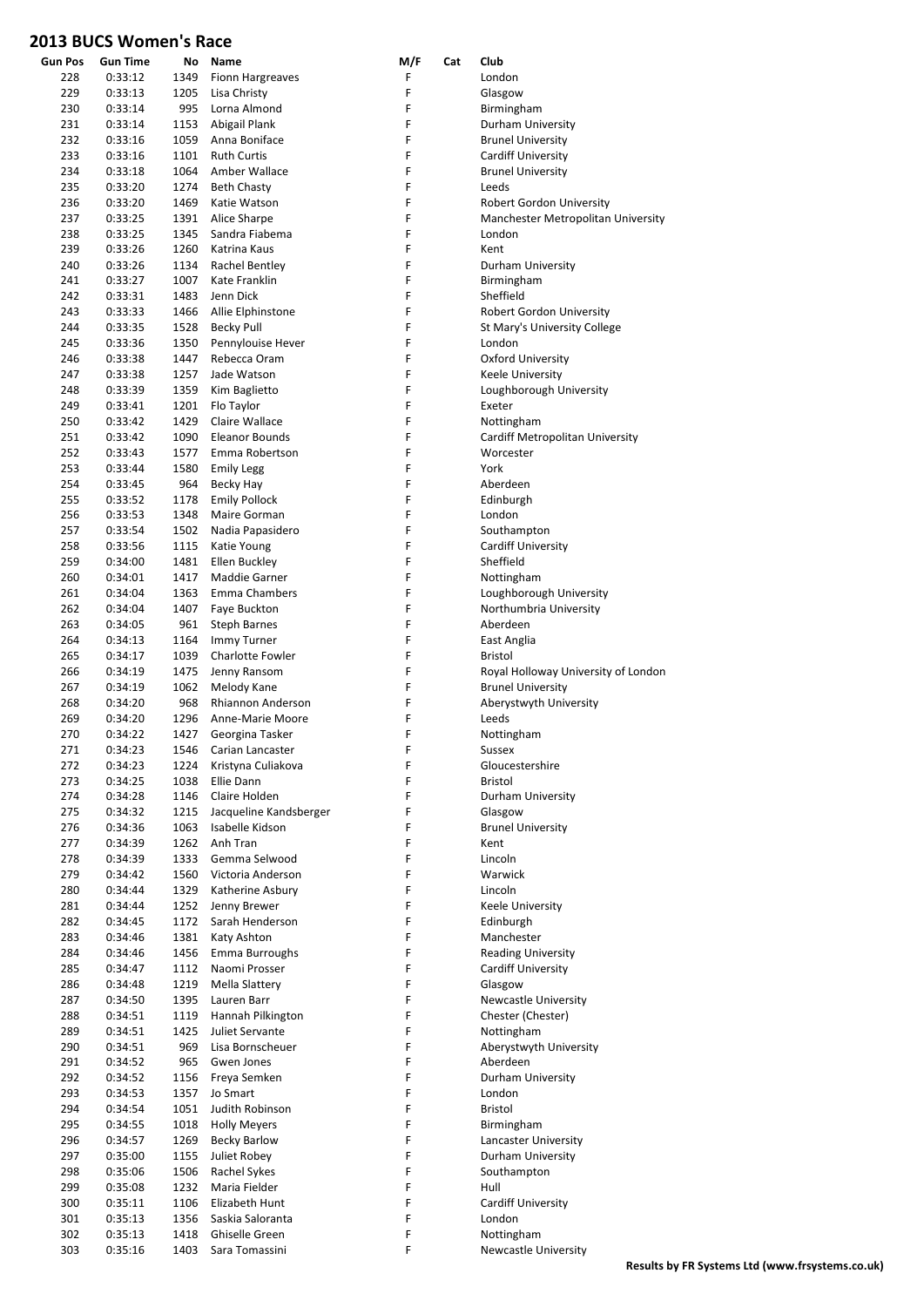| <b>Gun Pos</b> | <b>Gun Time</b> | No   | Name                      | M/F | Cat | Club                             |
|----------------|-----------------|------|---------------------------|-----|-----|----------------------------------|
| 304            | 0:35:17         | 1199 | <b>Kate Stockings</b>     | F   |     | Exeter                           |
| 305            | 0:35:17         | 1408 | Maxine Buckton            | F   |     | Northumbria University           |
| 306            | 0:35:25         | 1213 | Courtney Gunn             | F   |     | Glasgow                          |
| 307            | 0:35:26         | 1286 | Bethan Hammond            | F   |     | Leeds                            |
| 308            | 0:35:28         | 1204 | Orla Chapman              | F   |     | Glasgow                          |
| 309            | 0:35:29         | 1239 | Eileen Brandley           | F   |     | Imperial College London          |
| 310            | 0:35:31         | 1536 | Alexandra Campbell        | F   |     | <b>Stirling</b>                  |
| 311            | 0:35:31         | 1541 | Carolyn O'Dwyer           | F   |     | Strathclyde                      |
| 312            | 0:35:32         | 1169 | Rebecca Croney            | F   |     | Edinburgh                        |
| 313            | 0:35:32         | 1149 | <b>Eleanor Martin</b>     | F   |     | Durham University                |
| 314            | 0:35:32         | 1488 | <b>Fliss Tournant</b>     | F   |     | Sheffield                        |
| 315            | 0:35:33         | 1220 | Kirsten Somerville        | F   |     | Glasgow                          |
| 316            | 0:35:40         | 1159 | Victoria Wells            | F   |     | Durham University                |
| 317            | 0:35:43         | 1231 | <b>Claire Dearing</b>     | F   |     | Hull                             |
| 318            | 0:35:44         | 1422 | Katryna Ley               | F   |     | Nottingham                       |
| 319            | 0:35:45         | 1052 | Georgina Sopp             | F   |     | <b>Bristol</b>                   |
| 320            | 0:35:45         | 1504 | <b>Hayley Preston</b>     | F   |     | Southampton                      |
| 321            | 0:35:46         | 1055 | Miranda Weller Jones      | F   |     | <b>Bristol</b>                   |
| 322            | 0:35:50         | 1412 | Eleanor Bradbury          | F   |     | Nottingham                       |
| 323            | 0:35:57         | 1440 | Lizzie Williams           | F   |     | <b>Oxford Brookes University</b> |
| 324            | 0:36:00         | 1454 | Charlotte Atkinson        | F   |     | <b>Reading University</b>        |
| 325            | 0:36:02         | 1266 | Emma Yeadon               | F   |     | Kent                             |
| 326            | 0:36:03         | 1044 | Alice James               | F   |     | <b>Bristol</b>                   |
| 327            | 0:36:08         | 1405 | Maggie Wilson             | F   |     | <b>Newcastle University</b>      |
| 328            | 0:36:12         | 1108 | Anna Moon                 | F   |     | Cardiff University               |
| 329            | 0:36:19         | 1189 | <b>Charlotte Williams</b> | F   |     | Edinburgh                        |
| 330            | 0:36:19         | 1032 | Georgia Barrett           | F   |     | <b>Bristol</b>                   |
| 331            | 0:36:22         | 1136 | Sophie Davie              | F   |     | Durham University                |
| 332            | 0:36:25         | 1250 | <b>Eluned Smith</b>       | F   |     | Imperial College London          |
| 333            | 0:36:26         | 1421 | Rebecca King              | F   |     | Nottingham                       |
| 334            | 0:36:29         | 1285 | <b>Catherine Garbutt</b>  | F   |     | Leeds                            |
| 335            | 0:36:30         | 1141 | Sarah Findlay             | F   |     | Durham University                |
| 336            | 0:36:33         | 1298 | Bethan Palmer             | F   |     | Leeds                            |
| 337            | 0:36:35         | 1458 | Jessica Godleman          | F   |     | <b>Reading University</b>        |
| 338            | 0:36:37         | 1093 | Samantha Kenshole         | F   |     | Cardiff Metropolitan University  |
| 339            | 0:36:38         | 1268 | Nicola Aylett             | F   |     | Lancaster University             |
| 340            | 0:36:39         | 1241 | Harveen Hayer             | F   |     | Imperial College London          |
| 341            | 0:36:41         | 1222 | Harriet Whitby-Tillott    | F   |     | Glasgow                          |
| 342            | 0:36:42         | 1385 | Jenny Parker              | F   |     | Manchester                       |
| 343            | 0:36:44         | 1277 | Sophie Davies             | F   |     | Leeds                            |
| 344            | 0:36:44         | 1107 | Eleanor Johnson           | F   |     | Cardiff University               |
| 345            | 0:36:44         | 1428 | Louisa Taylor             | F   |     |                                  |
|                |                 |      |                           | F   |     | Nottingham                       |
| 346            | 0:36:46         | 1207 | Lucy Deeny                |     |     | Glasgow                          |
| 347            | 0:36:50         | 1563 | Leanne Gradwell           | F   |     | Warwick                          |
| 348            | 0:36:57         | 1185 | Dilja Rudolfsdottir       | F   |     | Edinburgh                        |
| 349            | 0:36:57         | 1455 | Antonia Bamford           | F   |     | <b>Reading University</b>        |
| 350            | 0:37:04         | 1431 | Laura Lambourne           | F   |     | Nottingham Trent University      |
| 351            | 0:37:04         | 1554 | Rachel Edworthy           | F   |     | Swansea University               |
| 352            | 0:37:06         | 1267 | Nicola Aylett             | F   |     | Lancaster University             |
| 353            | 0:37:09         | 1327 | Nichakarn Ruttanaporn     | F   |     | Leicester                        |
| 354            | 0:37:14         | 1202 | <b>Eleanor Toppin</b>     | F   |     | Exeter                           |
| 355            | 0:37:14         | 962  | Josefine Bjorkvist        | F   |     | Aberdeen                         |
| 356            | 0:37:14         | 1438 | Vanessa Riches            | F   |     | <b>Oxford Brookes University</b> |
| 357            | 0:37:19         | 1192 | <b>Helen Mattock</b>      | F   |     | Essex                            |
| 358            | 0:37:20         | 1161 | Jane Wood                 | F   |     | Durham University                |
| 359            | 0:37:23         | 1255 | Frances Keenan            | F   |     | Keele University                 |
| 360            | 0:37:24         | 1535 | Hannah Jones              | F   |     | <b>Staffordshire University</b>  |
| 361            | 0:37:24         | 991  | Poppy Marriott            | F   |     | Bedfordshire (Bedford)           |
| 362            | 0:37:25         | 967  | Kirsty Rolland            | F   |     | Aberdeen                         |
| 363            | 0:37:26         | 1430 | Lucy Bunce                | F   |     | Nottingham Trent University      |
| 364            | 0:37:31         | 1410 | Hannah Mcninley           | F   |     | Northumbria University           |
| 365            | 0:37:37         | 1251 | Victoria Solly            | F   |     | Imperial College London          |
| 366            | 0:37:39         | 1273 | Tabitha Bryant            | F   |     | Leeds                            |
| 367            | 0:37:50         | 981  | Britta Ismer              | F   |     | <b>Bangor University</b>         |
| 368            | 0:37:50         | 1247 | Harriet Nerva             | F   |     | Imperial College London          |
| 369            | 0:37:56         | 1102 | Sophie Anne Flanagan      | F   |     | <b>Cardiff University</b>        |
| 370            | 0:37:56         | 1496 | <b>Emily Davey</b>        | F   |     | Southampton                      |
| 371            | 0:38:01         | 1129 | Katie Troth               | F   |     | <b>Coventry University</b>       |
| 372            | 0:38:02         | 1281 | Lucy Field                | F   |     | Leeds                            |
| 373            | 0:38:12         | 1212 | Christie Ford             | F   |     | Glasgow                          |
| 374            | 0:38:13         | 1097 | Eleanor Parkin            | F   |     | Cardiff Metropolitan University  |
| 375            | 0:38:15         | 983  | <b>Hester Talbot</b>      | F   |     | <b>Bangor University</b>         |
| 376            | 0:38:16         | 1508 | <b>Billie Williams</b>    | F   |     | Southampton                      |
| 377            | 0:38:16         | 1585 | Steph Allison             | F   |     | York St John University          |
| 378            | 0:38:18         | 1030 | Catherine Bach            | F   |     | Brighton                         |
| 379            | 0:38:21         | 1575 | Emma Louise Parker        | F   |     | Winchester                       |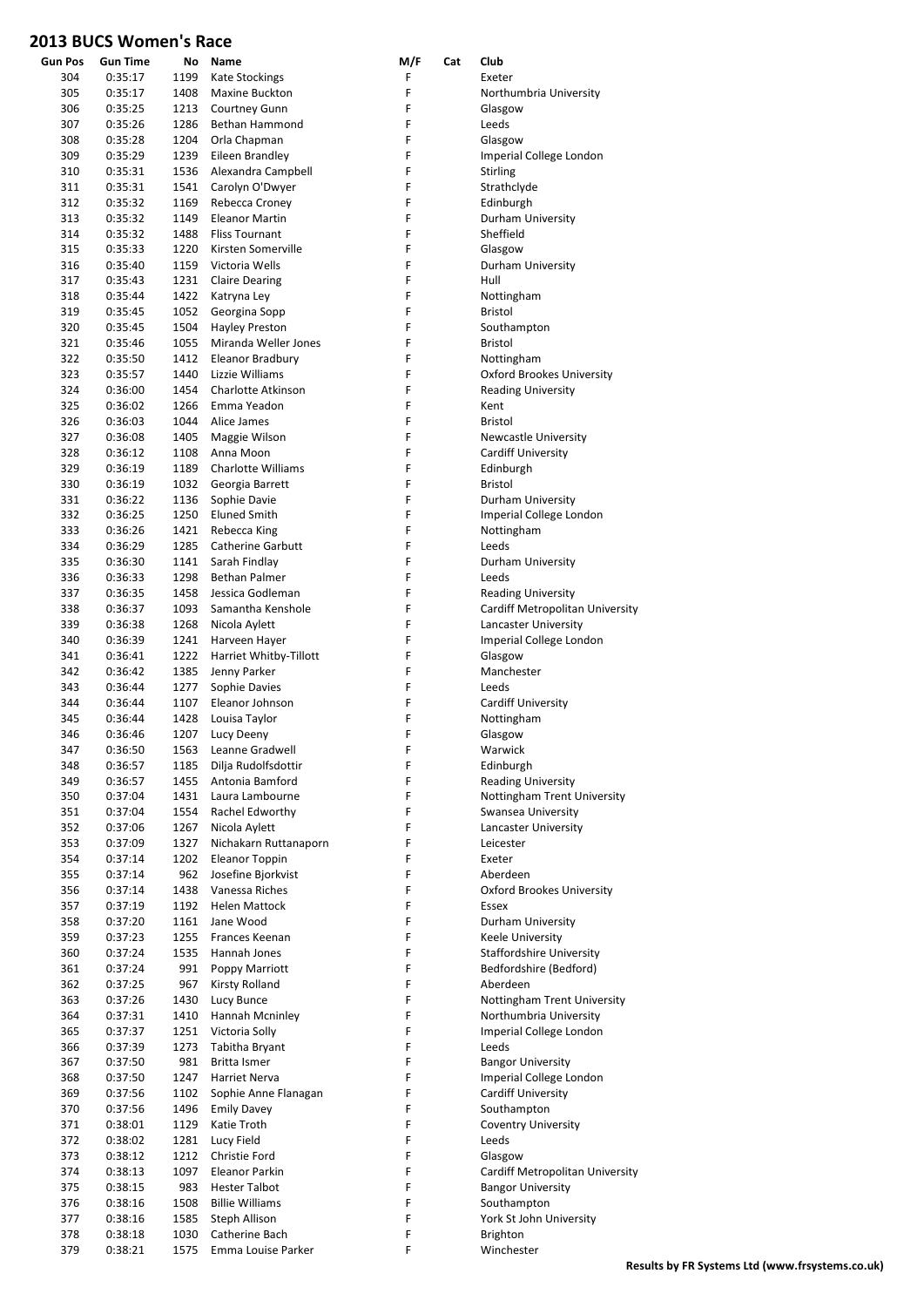| <b>Gun Pos</b> | <b>Gun Time</b>    | No           | Name                                  | M/F    | Cat | Club                                |
|----------------|--------------------|--------------|---------------------------------------|--------|-----|-------------------------------------|
| 380            | 0:38:28            | 1304         | <b>Ellie Salvidge</b>                 | F      |     | Leeds                               |
| 381            | 0:38:31            | 1498         | Jennifer Harrington                   | F      |     | Southampton                         |
| 382            | 0:38:34            | 1126         | <b>Grace Rowland</b>                  | F      |     | <b>Coventry University</b>          |
| 383            | 0:38:37            | 1459         | Sarah Janes                           | F      |     | <b>Reading University</b>           |
| 384            | 0:38:45            | 1549         | Elise West                            | F      |     | Sussex                              |
| 385            | 0:38:48            | 1415         | Emma Emglish                          | F      |     | Nottingham                          |
| 386            | 0:38:52            | 960          | Amber Bailey                          | F      |     | Aberdeen                            |
| 387            | 0:39:02            | 1423         | Chloe Nuttall-Musson                  | F      |     | Nottingham                          |
| 388            | 0:39:04            | 1487         | <b>Imogen Stokes</b>                  | F      |     | Sheffield                           |
| 389            | 0:39:05            | 1128         | Vanessa Swain                         | F      |     | <b>Coventry University</b>          |
| 390            | 0:39:08            | 972          | Angharad Price                        | F      |     | Aberystwyth University              |
| 391            | 0:39:12            | 1587         | Kate Riotte                           | F<br>F |     | York St John University             |
| 392<br>393     | 0:39:15            | 1076         | Catherine Peutherer                   | F      |     | Cambridge                           |
| 394            | 0:39:19<br>0:39:19 | 1209<br>1334 | Ceiran Eaglesfield<br>Hannah Wolfe    | F      |     | Glasgow<br>Lincoln                  |
| 395            | 0:39:22            | 1118         | Jackie Benn                           | F      |     | Chester (Chester)                   |
| 396            | 0:39:24            | 1053         | Emma Spencer                          | F      |     | Bristol                             |
| 397            | 0:39:31            | 994          | Madeline Vaughan-Johncey              | F      |     | Bedfordshire (Bedford)              |
| 398            | 0:39:33            | 1085         | Katie Garrod                          | F      |     | Canterbury Christ Church University |
| 399            | 0:39:47            | 1503         | Lauren Pettit                         | F      |     | Southampton                         |
| 400            | 0:39:57            | 1188         | Johanna Vicary                        | F      |     | Edinburgh                           |
| 401            | 0:39:58            | 1235         | Louise Johnston                       | F      |     | Hull                                |
| 402            | 0:40:04            | 1386         | Hannah Wilson                         | F      |     | Manchester                          |
| 403            | 0:40:05            | 1242         | <b>Isabel Holding</b>                 | F      |     | Imperial College London             |
| 404            | 0:40:09            | 1297         | Qianyi Zann Ng                        | F      |     | Leeds                               |
| 405            | 0:40:09            | 1471         | Aimee White                           | F      |     | Roehampton University               |
| 406            | 0:40:15            | 1497         | <b>Hannah Davies</b>                  | F      |     | Southampton                         |
| 407            | 0:40:19            | 1270         | Antonia Marsden                       | F      |     | Lancaster University                |
| 408            | 0:40:20            | 1216         | Amanda Linde                          | F      |     | Glasgow                             |
| 409            | 0:40:38            | 1208         | Katrina Durie                         | F      |     | Glasgow                             |
| 410            | 0:40:39            | 1191         | Roseanna Allen                        | F      |     | <b>Essex</b>                        |
| 411            | 0:40:43            | 1248         | Insa Roemgens                         | F      |     | Imperial College London             |
| 412            | 0:40:46            | 1493         | Laura Bartlett-Short                  | F      |     | Southampton                         |
| 413            | 0:41:00            | 1084         | Annabel Dewar                         | F      |     | Canterbury Christ Church University |
| 414            | 0:41:00            | 1332         | <b>Blanche Mcdade</b>                 | F      |     | Lincoln                             |
| 415            | 0:41:01            | 1292         | Laura Jarman                          | F      |     | Leeds                               |
| 416            | 0:41:01            | 973          | Elanor Reed                           | F      |     | Aberystwyth University              |
| 417            | 0:41:14            | 1263         | Xinshuang Wei                         | F      |     | Kent                                |
| 418            | 0:41:19            | 1043         | Ellie Horwood                         | F      |     | <b>Bristol</b>                      |
| 419            | 0:41:27            | 1179         | Katie Pollock                         | F      |     | Edinburgh                           |
| 420            | 0:41:33            | 1388         | Nina Dixon                            | F      |     | Manchester Metropolitan University  |
| 421            | 0:41:44            | 1200         | Marianne Tay                          | F      |     | Exeter                              |
| 422            | 0:41:48            | 1249         | Sophie Rogers                         | F      |     | Imperial College London             |
| 423            | 0:41:59            | 1229         | Amy Salt                              | F<br>F |     | Huddersfield                        |
| 424<br>425     | 0:42:06<br>0:42:10 | 1029<br>1555 | Sarah Ward<br>Alenca Harrington       | F      |     | Birmingham<br>Swansea University    |
| 426            | 0:42:16            | 1413         | Amey Brassington                      | F      |     | Nottingham                          |
| 427            | 0:42:18            | 1246         | Sian Morgan                           | F      |     | Imperial College London             |
| 428            | 0:42:34            | 1037         | Rachel Cooke                          | F      |     | Bristol                             |
| 429            | 0:42:52            | 1548         | Rosie Sibley                          | F      |     | <b>Sussex</b>                       |
| 430            | 0:42:54            | 1230         | <b>Megan Staples</b>                  | F      |     | Huddersfield                        |
| 431            | 0:43:00            | 963          | Lauren Dickson                        | F      |     | Aberdeen                            |
| 432            | 0:43:02            | 1389         | Bethan Medi Jeacock                   | F      |     | Manchester Metropolitan University  |
| 433            | 0:43:08            | 1254         | Sophie Kearns                         | F      |     | Keele University                    |
| 434            | 0:43:11            | 1392         | Sara Trotter                          | F      |     | Manchester Metropolitan University  |
| 435            | 0:43:21            | 1087         | Charlotte Moore                       | F      |     | Canterbury Christ Church University |
| 436            | 0:43:38            | 1287         | <b>Alice Hawkins</b>                  | F      |     | Leeds                               |
| 437            | 0:44:12            | 1547         | Sam Mccann                            | F      |     | Sussex                              |
| 438            | 0:44:14            | 1211         | Ruth Farguharson                      | F      |     | Glasgow                             |
| 439            | 0:44:16            | 1470         | Amy Summerfield                       | F      |     | Roehampton University               |
| 440            | 0:44:34            | 1261         | Charlotte Stuart                      | F      |     | Kent                                |
| 441            | 0:44:49            | 1505         | Alicia Stanley                        | F      |     | Southampton                         |
| 442            | 0:45:07            | 1494         | <b>Hayley Cozens</b>                  | F      |     | Southampton                         |
| 443            | 0:45:28            | 1283         | <b>Emily Fraser</b>                   | F      |     | Leeds                               |
| 444            | 0:45:31            | 1221         | Ellen Stay                            | F      |     | Glasgow                             |
| 445            | 0:45:34            | 1264         | Tess Woolfenden                       | F      |     | Kent                                |
| 446            | 0:46:58            | 1088         | Katie Wilkin                          | F      |     | Canterbury Christ Church University |
| 447            | 0:46:58            | 1089         | Ellie Winstone                        | F      |     | Canterbury Christ Church University |
| 448            | 0:47:10            | 1576         | Saskia Plumley                        | F      |     | Winchester                          |
| 449            | 0:47:10            | 1556         | Michala Harris                        | F      |     | Swansea University                  |
| 450            | 0:47:26            | 1116         | Vanessa Avila                         | F      |     | Chester (Chester)                   |
| 451            | 0:47:31            | 1384         | Alex Langley                          | F      |     | Manchester                          |
| 452            | 0:47:37            | 1253         | Hannah Cooper                         | F<br>F |     | Keele University                    |
| 453<br>454     | 0:48:26<br>0:48:39 | 1214<br>1190 | <b>Tess Hokin</b><br>Sally-Anne Adams | F      |     | Glasgow<br>Essex                    |
| 455            | 0:48:54            | 1574         | <b>Holly Longley</b>                  | F      |     | Winchester                          |
|                |                    |              |                                       |        |     |                                     |